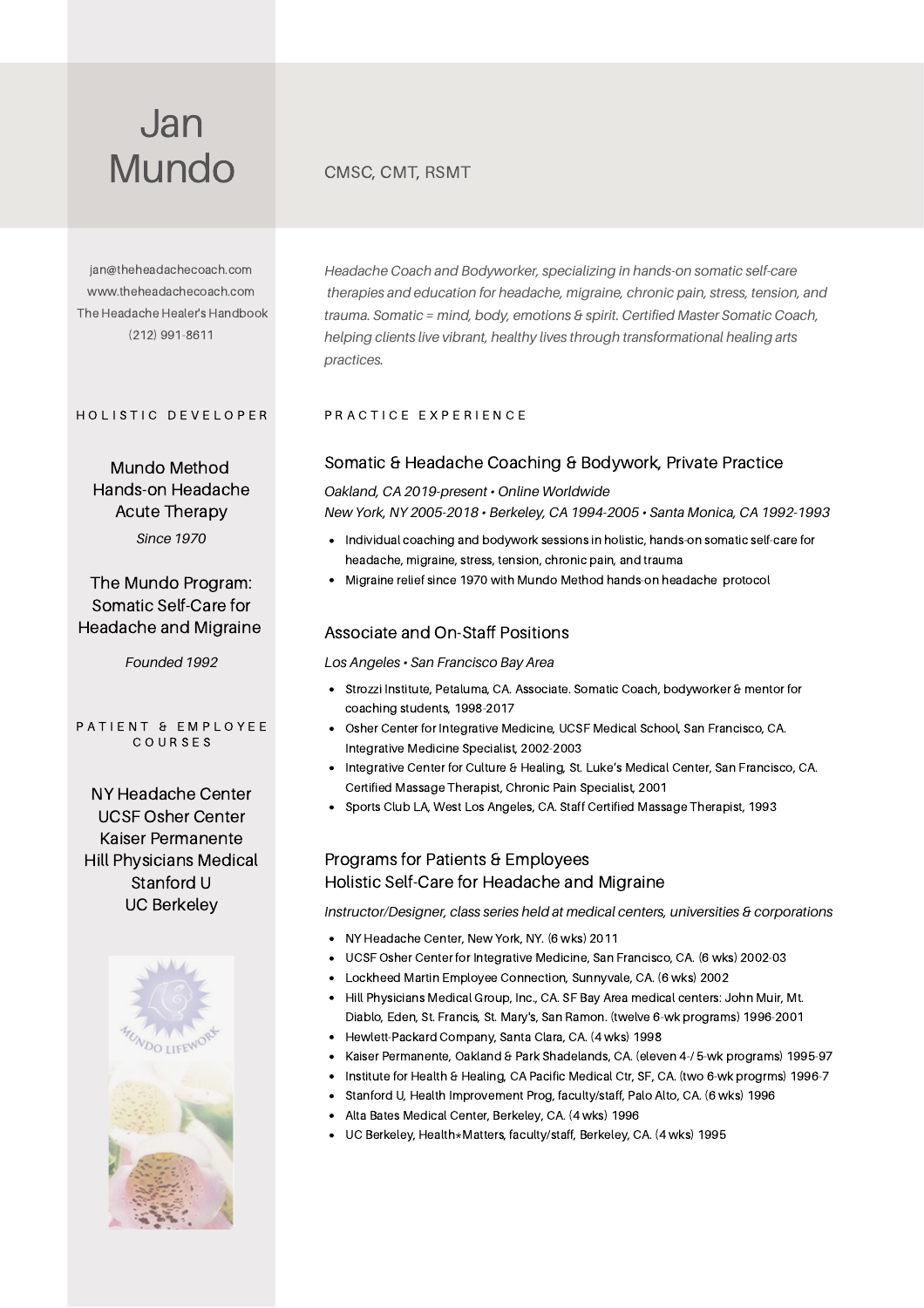[jan@theheadachecoach.com](mailto:jan@theheadachecoach.com) [www.theheadachecoach.com](https://theheadachecoach.com/) The Headache Healer's [Handbook](https://amzn.to/2vPeOe3) (212) 991-8611

R E C E N T P R E S E N T A T I O N S

> ISMETA Annual **Conference** *2021*

The Embodiment **Conference** *2020*

NIH HEAL Initiative Myofascial Pain Workshop *2020*

*2019* Miles for Migraine

*2019* RetreatMigraine



#### CONFERENCE PRESENTATIONS

## Mind-Body Approach: Headaches, Migraine, Stress, Chronic Pain

*Workshops & talks at professional, scientific & health conferences*

- "A Somatic Journey at the Intersection of Headaches, Migraine, Myofascial Pain, and Awareness." *International Somatic Movement and Education Therapy Association (ISMETA) Annual Conference | Engaging Embodiment*, Live online, Mar 2021
- "A Somatic Exploration of Headaches, Migraine, and Myofascial Pain." *The Embodiment Conference*, Live online, International conference,, Oct 2020
- "Targeted Transcranial Touch Therapy for Migraine." *NIH HEAL Initiative: Myofascial Pain Workshop,* Bethesda, MD, Live online, Panel presentation, Sep 2020
- "Hands-On Somatic Self-Care for Headaches, Migraine, and Myofascial Pain" *The Embodiment Conference Self-Care Weekend*, Live online, Sep 2020
- "Mindfulness Meditation for Migraine." *Miles for Migraine 2019 Education Day*, NYU Langone Health Center, NYC, Dec 2019
- $\bullet$ "Holistic Approach & Self-Massage to Help Alleviate Migraine" & "Headache Coaching 30-min Mini-Sessions." *RetreatMigraine Conference*, San Antonio, TX, Apr 2019
- "The Somatic Art of Healing Headaches, Migraine, and Chronic Pain." *The Embodiment Conference*, Live online, Nov 2018
- "The Intersection of Chronic Pain, Headaches, and Somatics." *U.S. Association for Body Psychotherapy Annual Conference*, Tucson, AZ, Pre-Conference 1-day Professional Training, Jun 2005
- "The Cost-Effectiveness of a Prophylactic Migraine Programme as Contrasted to Pharmacological Migraine Treatment." *2001 International Headache Congress* (IHC2001), NYC, Scientific Meeting, Poster Session, Jun 2001
- "A Somatic Approach to Headaches and Chronic Pain." *Association of Humanistic Psychology Conference*, San Bernardino, CA, 1999; Cal State University, Northridge, Workshops, 2003
- "Somatic Awareness." *UCSF Medical School Integrative Medicine Forum*, San Francisco, CA, Conference/workshops for medical students, 2000, 2001, 2002, 2003, 2004
- "Somatic Awareness." *UC Berkeley Integrative Medicine Conf*., Berkeley, CA, 2002-2004
- $\bullet$ "Stress Reduction for Menopause." *Embracing Menopause Symposium*, National Center of Excellence in Women's Health, UCSF, San Francisco, CA, 2002
- "Healing the Body Image." *Passport to Women's Health Conference*, UCSF Medical Center, San Francisco, A, Moderator/Presenter, 2002
- "Hands-on Headache Therapy." *Health Medicine Forum 1st Annual Symposium*, Lesher Arts Center, Walnut Creek, CA, 1997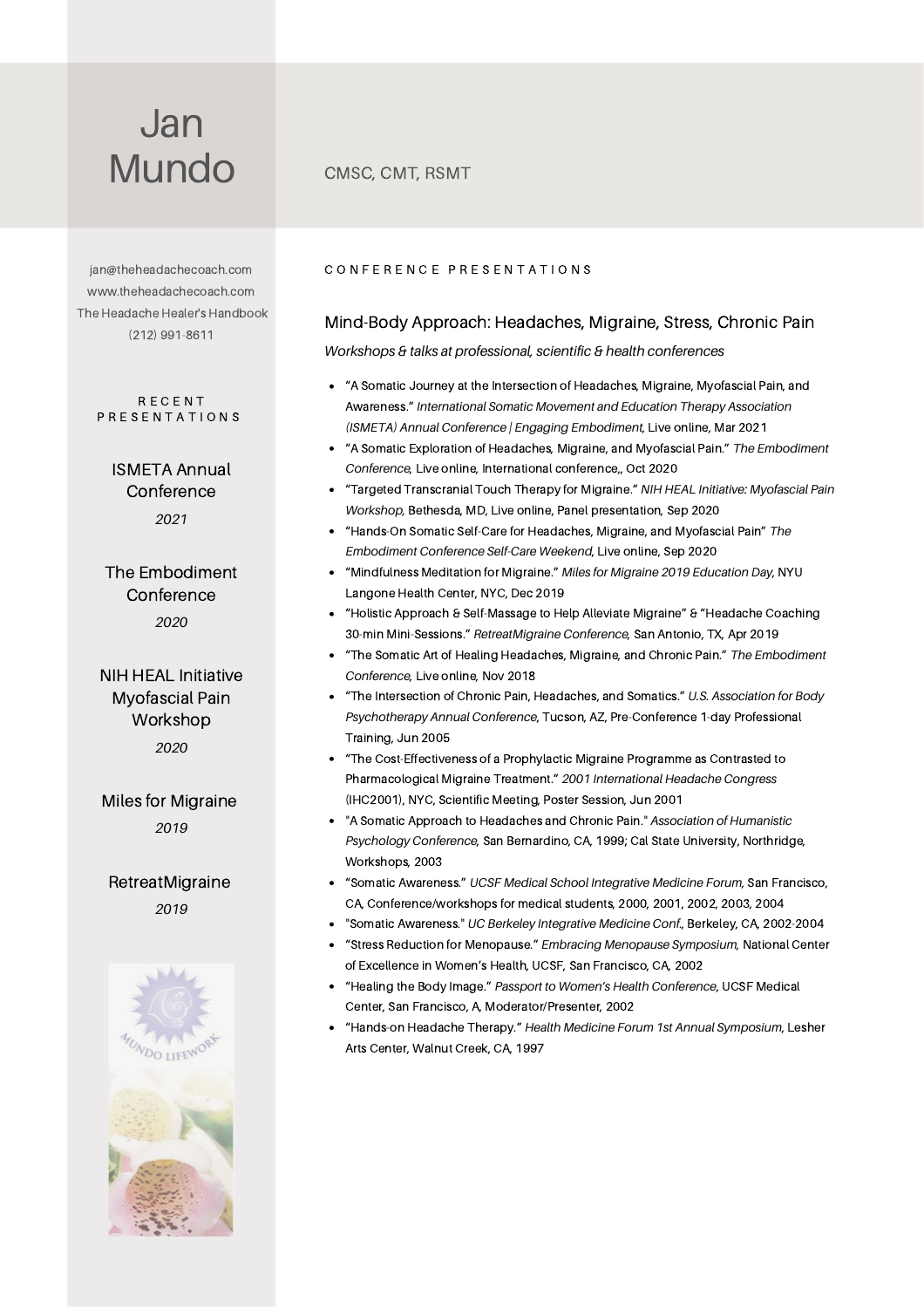[jan@theheadachecoach.com](mailto:jan@theheadachecoach.com) [www.theheadachecoach.com](https://theheadachecoach.com/) The Headache Healer's [Handbook](https://amzn.to/2vPeOe3) (212) 991-8611

#### RECENT MINI-W O R K S H O P - T A L K S

LinkedIn Headquarters *NYC, 2019*

> Marlene Meyerson JCC Manhattan *NYC, 2019*

> > Athleta, NYC *NYC, 2018*

#### L E G A C Y T A L K S

Barnes & Noble UCSF Medical School Hewlett-Packard Apple



#### INVITED TALKS

#### Holistic Headache Self-Care & Mind-Body Stress Reduction

*Mini-workshop-talks for members, employees, staff, and the public — at medical, wellness, and community centers; universities; and corporations*

- $\bullet$ "Hands-On Headache Relief and Prevention." LinkedIn HQ, employees, NYC, Jul 2019
- "Healing Your Headaches." Marlene Meyerson JCC, NYC, public, Jan & Feb 2019
- "The Whole Body: Food + You." Athleta Upper East Side, NYC, panelist, Oct 2018
- "Headache Healing Practices." *Create Ground: Reiki as An Integrative Approach to Cancer*, Reiki Essence Healing Arts, NYC, patiOct 2018
- "Headache & Migraine Relief and Prevention Workshop." Office of Assembly Member Rebecca A. Seawright, NYC, constituents, Jun 2018
- "Meet the Author Event with Jan Mundo." Athleta Studio, Flatiron, NYC, book reading & signing, public, Jun 2018
- "The Headache Healer's Handbook Launch Party." Studio 55C, NYC, book reading & signing, May 2018
- "Headache-Free Holidays." Athleta Studio, Flatiron, NYC, members, Nov & Dec 2017
- "Holistic Headache Relief and Prevention." Hospital Grand Rounds, Kaiser Permanente, Richmond, CA, physicians, 2004
- "Being Human at Work: Meet the Authors." Barnes & Noble, Berkeley, CA, book panel moderator/speaker, 2003
- "Why Headaches Are Like Cats." East Bay Headache Support Group, Muir Hospital, Walnut Creek, CA, headache patients, 1997, 2003
- "Mind-Body Stress Reduction." Lunchtime Lectures, UCSF School of Medicine, San Francisco, CA, employees, Sep 2002, Nov 2003
- "Holistic Headache Relief and Prevention." CA Pacific Medical Center, Community Health Resource Center, San Francisco, CA, community,1998, 2000
- "10 Practices for Building Bodily Ease." Brownbag Lunch Lectures, KLA-Tencor, Milpitas, CA, employees, 2002
- "Headaches in the Workplace." Hewlett-Packard, Santa Clara, CA, employees, 1998
- Apple Computer, sponsored by PacifiCare, Elk Grove, CA, employees, 1997  $\bullet$
- Institute of Healing Arts & Sciences, UCSF, San Francisco, CA, public, 1996
- Seton Medical Center, Daly City, CA, public, 1996
- $\bullet$ Institute for Health & Healing, Planetree Health Library, San Francisco, CA, public, 1996
- Pacific Bell Employee Assistance Program, San Ramon, CA, employees, 1996
- UC Berkeley, Health\*Matters, Berkeley, CA, faculty/staff, 1995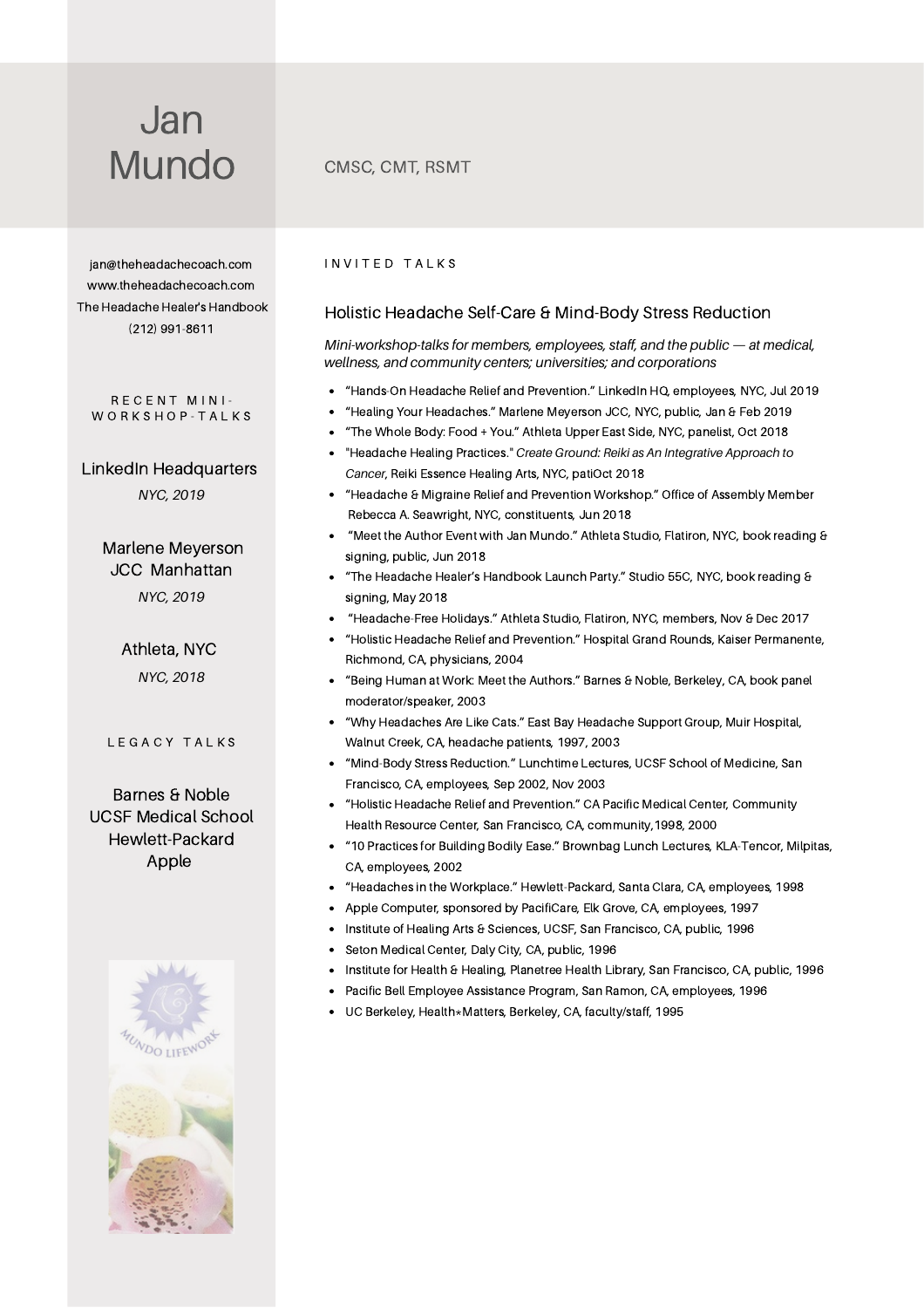[jan@theheadachecoach.com](mailto:jan@theheadachecoach.com) [www.theheadachecoach.com](https://theheadachecoach.com/) The Headache Healer's [Handbook](https://amzn.to/2vPeOe3) (212) 991-8611

#### SOMATIC APPROACH T O S E L F - C A R E

Programs held at medical, wellness, community & senior centers; universities; and corporations

#### P R O F E S S I O N A L T R A I N I N G

Headache Coach and Mundo Method Professional Training & Mentorship



#### SOMATIC AWARENESS PROGRAMS

#### Meditation, Breathing, Self-Massage, Couples Massage & Qi Gung

*Instructor/Designer, class series for patients & employees, held at medical & wellness centers, universities & corporations*

- "Somatics and Centering." *Embodiment Circle*, Studio 55C, NYC, workshop, Feb 2019
- "Centering in the City." Athleta Studio, Flatiron, NYC, workshop, Jan 2018
- $\bullet$ "Somatic Coaching Master Class." NYU School/Prof Studies, NYC, 2006
- UC Berkeley Career Day, Integrative Med Panel, Berkeley, CA, 2004
- UCSF Mt. Zion, Lunchtime Lectures, San Francisco, CA. employees, 2002
- "Stress Reduction." Horizon Services Corp., East Bay, CA, staff day, 2002
- "Stress Reduction," "Massage for Couples." Eden Med Center, Castro Valley, CA, 2002
- Hill Physicians Medical Group, CA. Class series at Bay Area medical centers: 1996-2001 John Muir, Mt. Diablo, Eden, St. Francis, St. Mary's, San Ramon; community & senior centers throughout the East Bay and SF YMCA
- "Somatic Awareness Workshop II," Mundo Lifework, Berkeley, CA, 6-mo course, 2001
- "Somatic Awareness," Rosen Center, Berkeley, CA, two 6-week workshops, 2000-2001
- UCSF Mt. Zion Pain Management Center, San Francisco, CA. Lecture, 1998
- Strategic Decisions Group, Palo Alto, CA. Employee seminar, 1998

#### P R O F E S S I O N A L T R A I N I N G P R O G R A M S

#### Headache Coach & Mundo Method Professional Training

*Instructor/Designer, training health, wellness & bodywork practitioners & students*

- Mundo Method Professional Training. NYC, two 4-day mentorships (60 hrs), 2015, 2017
- Mundo Method Professional Training. Teleclass, 6 wks (12 hrs), 2009
- Headache Coach Professional Training. Dingmans Ferry, PA, 1 yr (100 hrs), 2006-07
- Headache Therapy for CMT/LMTs. Body Therapy Institute, Cary, NC. 3 days, 2007
- Mundo Method Professional Training. Berkeley, CA, 5 days, 2004
- Holistic Health 690, SF State University, San Francisco, CA. Guest lecture, 2002
- Pain Interest Group, UCSF Pain Clinical Research Center, SF, CA, Guest lecture, 2001
- University of Pacific School of Dentistry, San Francisco, CA, Guest lecture, 2000
- American College of Traditional Chinese Medicine, San Francisco, CA. Lecture, 1999
- UCSF Mt. Zion Pain Management Center, San Francisco, CA. Guest lecture 1998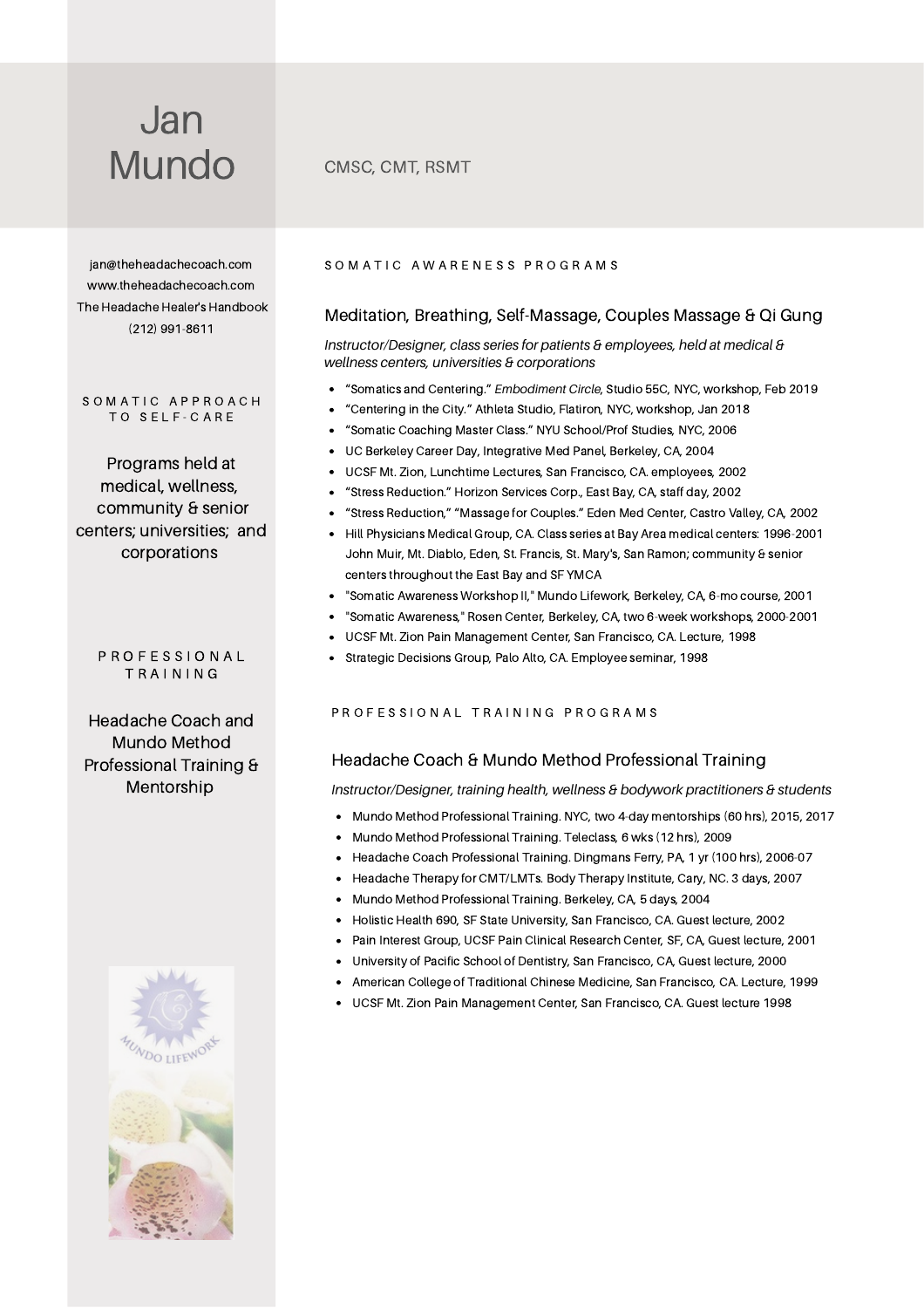[jan@theheadachecoach.com](mailto:jan@theheadachecoach.com) [www.theheadachecoach.com](https://theheadachecoach.com/) The Headache Healer's [Handbook](https://amzn.to/2vPeOe3) (212) 991-8611

#### PROFESSIONAL CERTIFICATIONS

Master Somatic Coach *Strozzi Institute 2001*

Body-Centered & Conscious Relationship Therapist *The Hendricks Inst. 1993, 1994*

Massage Therapist *Massage School/Sta Monica1992*

## Somatics & Trauma I

*Generative Somatics 2002*

PROFESSIONAL **SOCIETY** M E M B E R S H I P S

## Int'l Somatic Movement & Therapy Association *RSMT 2016-2023*



#### CREDENTIALS AND EDUCATION

## Professional Certifications & Training

*Somatic & Body-Centered Courses of Study 1992-2002*

- "Somatics & Trauma I." Generative Somatics*,* SF, CA, 10-mo training w/Staci Haines, 2002
- "Professional Biofeedback Certification Program." (50-hrs) & "Behavioral Medicine, Biofeedback, and Headaches Workshop." (24 hrs), Stens Corp. & the Biofeedback Training Institute, Marin, CA, Sep 2001. (Biofeedback protocol techniques, practical applications, clinical procedures)

**Certified Master Somatic Coach, 2001, Strozzi Institute, Petaluma, CA**

- "Somatic Coach Training Program." Strozzi Institute, Petaluma, CA, 1996-2001:
- Embodied leadership in-person training 5.5 yrs (836 hrs), Richard Strozzi-Heckler, PhD 1.
- "Somatic Bodywork." Two 5-day trainings with Richard Strozzi-Heckler, 1998-99 2.
- 3. Supervision sessions, Denise Benson, MFT & Staci Haines, MA, 2 yrs, 1998-99
- Certification Project (mine: 100-pg book proposal) & Oral Boards 4.
- 5. "Women's School of Embodied Leadership." 7-day course, Richard Strozzi-Heckler, 2001
- 6. "Horses & Leadership." Workshops, private sessions w/ horses, Ariana Mazzucchi, 2002

7. "Somatic Coaching Intensives I, II & III" 3-day post-grad courses (14 hrs ea), 2001,2002 "Annual Somatic Coaching Conference" 3-day leadership conference, 2001, 2002, 2003 8. **Certified Body Centered Therapist, 1993, The Hendricks Institute, Ojai, CA Certified Conscious Relationship Therapist, 1994, The Hendricks Institute, Ojai, CA**

- "Body-Centered Transformation." The Hendricks Institute, CO & CA, 1992, 1993, two 7-
- day professional training programs,100 hours, with Gay & Kathlyn Hendricks, PhDs "Conscious Relationship Transformation." The Hendricks Institute, CO & CA, 1992, 1994,
- two 7-day professional training programs, 100 hrs, with Gay & Kathlyn Hendricks, PhDs

**Certified Massage Therapist, 1992, Massage School of Santa Monica. Santa Monica, CA**

- **"**Swedish Massage Therapy." Massage School of Santa Monica 150-hour professional training: Swedish Massage, reflexology, physiology, anatomy, CPR, ethics, protocols
- Advanced Courses: Pregnancy Massage, 1992; Connective Tissue Integration, 1992

## Continuing Professional Ed: Conferences & Scientific Meetings

*About Headaches, Pain, Healing, Somatics, and Coaching*

- NIH Pain Management Consortium, Bethesda, MD, Live May 2013, Virtual 2018, 2022
- ISMETA: Professional Pathways in Somatic Movement: Building Knowledge, Skills, and Practices, Live online. 3 days 2022. Previous years ed conferences: 2016-2022
- American Headache Society: Annual Scientific Meeting: Philadelphia 2019, NYC 2001  $\bullet$ (IHC), Boston 1999, San Francisco 1998.
- NCCIH at 20: A Catalyst for Integrative Health Research, Live online, 2019
- Migraine World Summit, Annual International conference, Online, 2016-2022
- Edges Alliance: Edges Conference of prof. coaches, Pt Reyes Station, CA. 4 days, 2004
- Nurse Healers Professional Associates Conference, Sacramento, CA, 3-days, 1993
- National Institutes of Health, Office of Alternative Medicine Clinical Research Training & 1st Annual Conference, San Francisco & Bethesda, 1993
- ISSSEEM (Int'l Society for the Study of Subtle Energy & Energy Medicine) Annual  $\bullet$ Conference. Monterey, CA, 1993; Boulder, CO, 1995. 4-day professional conference
- $\bullet$ University of Chicago School of Medicine: Practicing Physician's Approach to the Difficult Headache Patient, Palm Springs, CA. MD CE course, 1992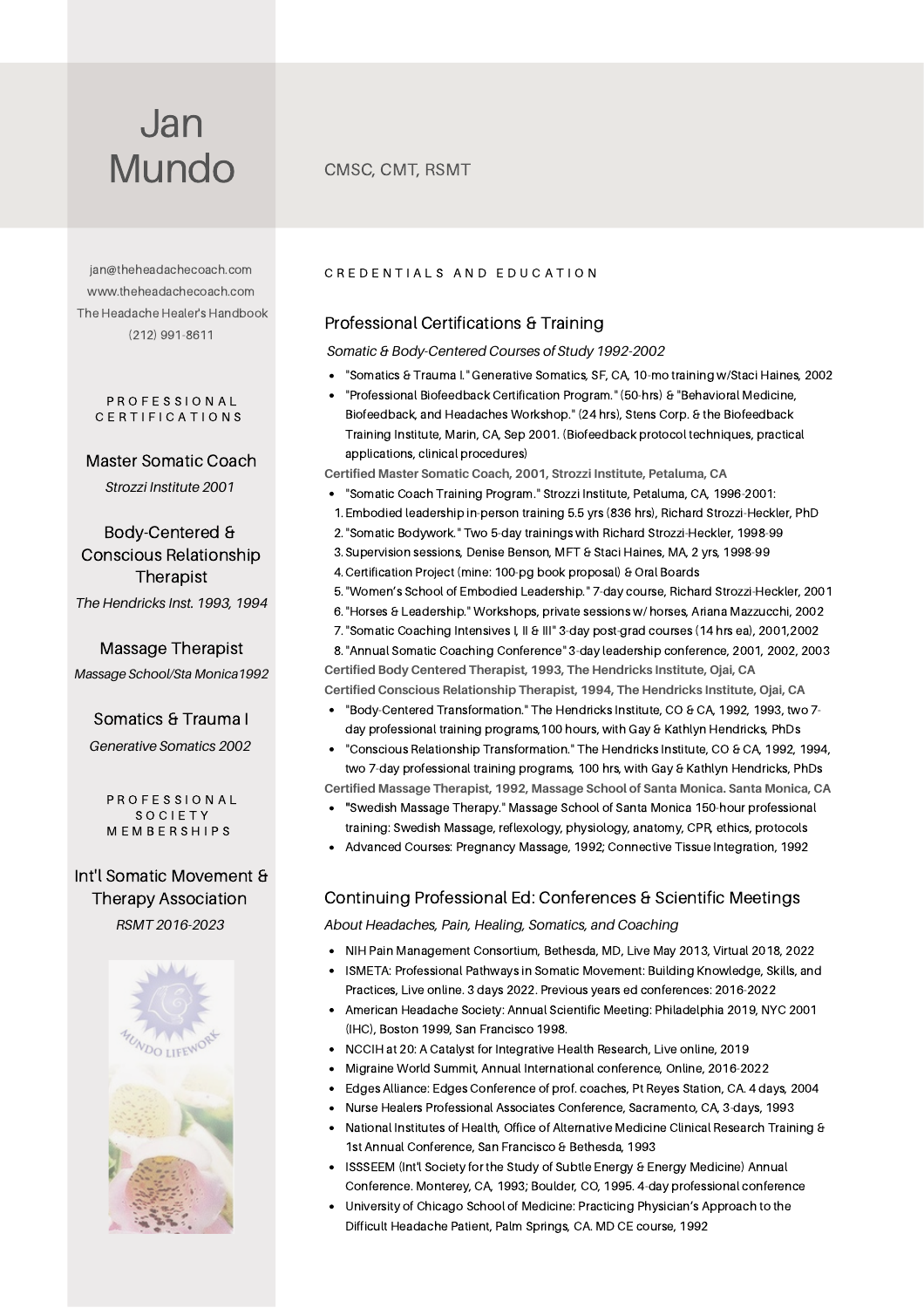[jan@theheadachecoach.com](mailto:jan@theheadachecoach.com) [www.theheadachecoach.com](https://theheadachecoach.com/) The Headache Healer's [Handbook](https://amzn.to/2vPeOe3) (212) 991-8611

#### A D V A N C E D T R A I N I N G

Mindfulness Meditation: Thich Nhat Hanh S.N. Goenka Kabat-Zinn & Santorelli Kornfield

Sensory Awareness: Charlotte Server

Expressive Arts Therapy: Tamalpa Instructors

Molecules of Emotion: Candace Pert & Don Hanlon Johnson

E D U C A T I O N

## UC Berkeley Cal State U Northridge



#### CON TINUING PROFESSIONAL EDUCATION

#### Courses & Workshops with Leading Teachers

*Meditative & Healing Arts Professional Courses*

- "S.N. Goenka Meditation &Talk." Vipassana Research Institute, Scottish Rite Center,  $\bullet$ Oakland, CA, 2000
- "Expressive Arts Therapy." Tamalpa Institute, San Rafael, CA, 3-day training, 1999
- "Healing Touch Level I." Healing Touch Int'l, Sebastopol, CA, 3-day training, 1999
- "Sensory Awareness with Charlotte Selver." Green Gulch Farm Zen Center , CA, 3-day workshop,1999
- "Thich Nhat Hanh: Day of Meditation." Spirit Rock, Woodacre, CA, 1-day, 1997
- "Stress and Disease with Robert Sapolsky, PhD." CoreText Seminars, SF, CA. 1-day CE seminar, 1997
- "Molecules of Emotion with Candace Pert & Don Hanlon Johnson." Esalen Institute, CA, 3-day workshop, 1997
- "Core Shamanism." Trainings with Sandra Ingerman & Michael Harner, CA Institute for Integrative Studies (CIIS), Marin & SF, CA. Four 3-day workshops, 1995-1997
- "Mindfulness for Health Practitioners with Jon Kabat-Zinn & Saki Santorelli." Spirit Rock, Woodacre, CA, 2-day workshop, 1995
- "Silent Meditation 5-Day Retreat" with Jack Kornfield, Spirit rock, Woodacre, CA, 1995
- "Intuitive Development." with Ann and Jim Armstrong, Aptos, CA, workshops, 1993
- "Energy Work & Intuitive Development with Kate McGovern." CA, Professional training workshops, 1992-1998
- "Breathwork Workshop" with Mitchell May, Santa Monica, CA. 2-days, 1992
- Qi Gung with Joe Lopez, Santa Monica, CA. 1.5 yrs attended weekly class, 1992-1993

#### E D U C A T I O N

#### Undergraduate & Continuing Education

*University and University Extension Courses*

- UCSF Extension, "Developmental Psychology," semester, 2002
- UCLA Extension, "Creative Writing" (1998), "Documentary Film Production" (1999); semesters
- UC Berkeley, undergraduate, English and Art (junior/senior)
- Cal State University Northridge, Theater Arts, English (freshman/sophomore)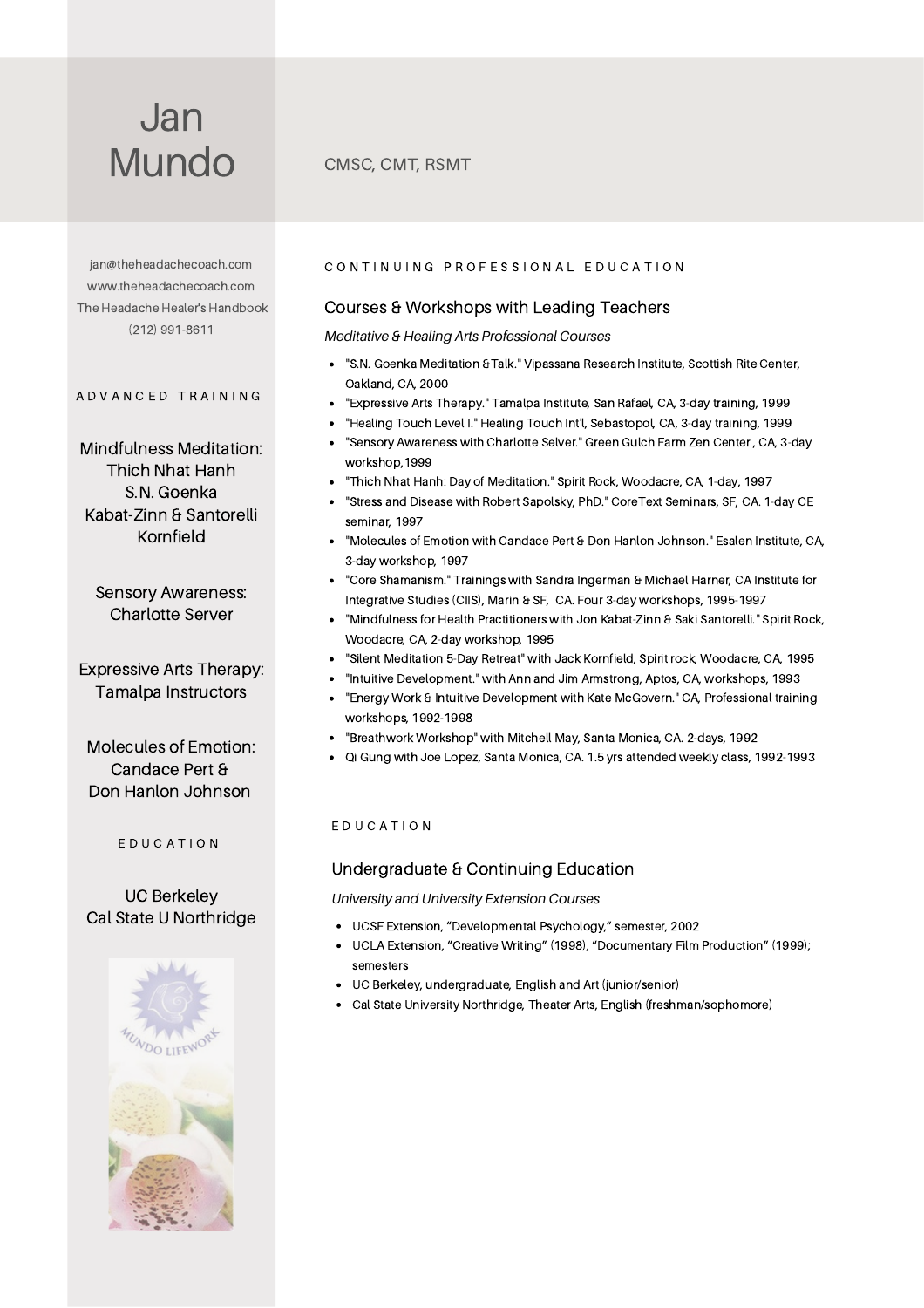[jan@theheadachecoach.com](mailto:jan@theheadachecoach.com) [www.theheadachecoach.com](https://theheadachecoach.com/) The Headache Healer's [Handbook](https://amzn.to/2vPeOe3) (212) 991-8611

#### P U B L I S H I N G H I G H L I G H T S

Author/Illustrator, The Headache Healer's Handbook

*Author / Illustrator New World Library, 2018*

Co-Author, Migraine Research Study *Cephalalgia, 2001 (Abstract)*

## Contributing Book Author and Editor

*On Headaches, Childbirth & a Cookbook*

#### Magazine Articles

*HoneySuckle My Chronic Brain Migraine Again Massage*



#### PUBLISHED WORK

#### Books

#### *Author & Illustrator*

THE HEADACHE HEALER'S HANDBOOK: A Holistic, Hands-On Somatic Self-Care Program for Headache and Migraine Relief and Prevention. New World Library, 2018.

• In 25 countries, including libraries. Published In four foreign editions: Indian (English), Chinese (Complex), Italian, and Russian.

## Peer-Reviewed Journal Articles/Abstracts

#### *Co-Author of research study and journal submission*

"The Cost-Effectiveness of a Prophylactic Migraine Program as Compared to Pharmacological Migraine Treatment," Wilson, Theresa, Mundo, Jan, et al. Abstract. *Cephalalgia International Journal of Headache* 21.4 (May 2001): 368-69. Jun 2001.

#### **Chapters**

#### *Contributing Author*

- "Conquering Chronic Headaches: Somatic Self-Care for Transforming Pain." Being Human at Work. Edited by Richard Strozzi-Heckler. North Atlantic, 2003. Chapter 20, 211-224.
- "Miguel Ari." Spiritual Midwifery. 1st and revised editions. Ina May Gaskin. Book Publishing Company, 1977. 102, 135.
- "Miguel and Rena's Births." Spiritual Midwifery. 4th ed. Ina May Gaskin. Book Publishing Company, 2002. 139-140.

## Cookbook

#### *Contributing Editor*

The Farm Vegetarian Cookbook. Ed. Louise Hagler. Book Publishing Company, 1976

## Publications

*Topics: Mind-Body-Headache, Massage, Posture, Caffeine, Pandemic*

- "Pandemic World: How My Communal Past Helps Me Cope," HoneySuckle, Apr 2020.
- "The [Mind-Body](https://www.mychronicbrain.com/) Connection: An interview with Jan Mundo, CMSC, CMT," My Chronic Brain, Vol 2 Ed 1, Jan 2020: 37-43.
- "Do Your Clients Know Massage Can Relieve and Prevent [Headaches?](https://www.massagemag.com/prevent-headaches-119211/?fbclid=IwAR11_Y6609aTDzeSNiRSg_k_vqLXTa9gIEg5jtR9drc8SxeJJP4Il19X10A) Massage Magazine. Oct 1, 2019.
- Excerpts from THE HEADACHE HEALER'S HANDBOOK, by Jan Mundo, NWL, 2018:
- 1. "What's the Verdict on Caffeine and Migraine?" Migraine Again. April 19, 2019. <https://migraineagain.com/caffeine-and-migraine/>
- 2. "How to Start Meditating: A Step by Step Guide," Migraine Again. April 10, 2019. <https://migraineagain.com/how-to-start-meditating/>
- 3. "Feeling Stuck? How to Invoke the Mind of a Headache Warrior," Migraine Again. March 14, 2019. <https://migraineagain.com/invoke-mind-of-headache-warrior/>"
- 4. "Is Your Posture Triggering Headaches? How to Fix It," Migraine Again. March 6, 2019. <https://migraineagain.com/is-your-posture-triggering-headaches/>